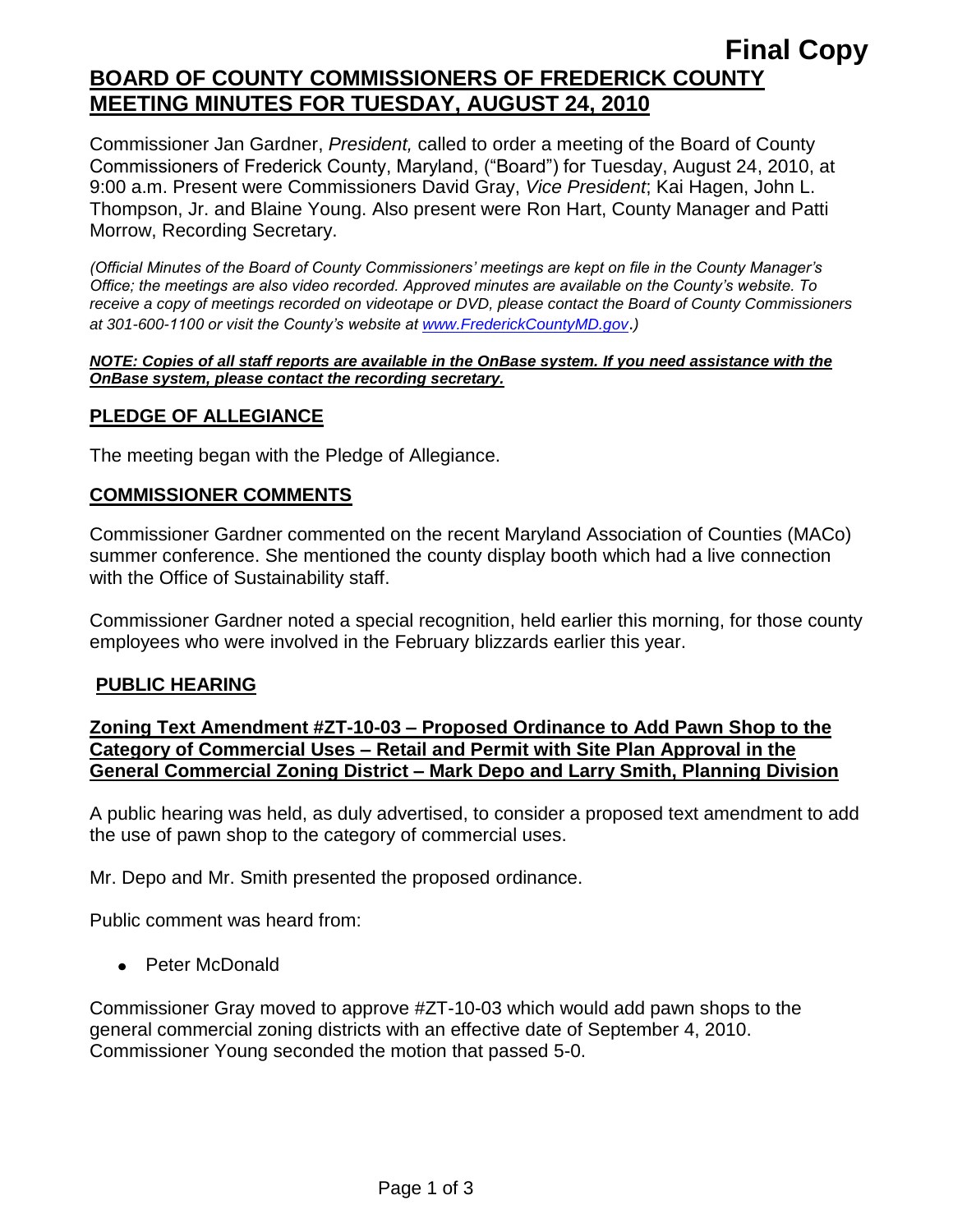# **BOARD OF COUNTY COMMISSIONERS OF FREDERICK COUNTY MEETING MINUTES FOR TUESDAY, AUGUST 24, 2010**

(A copy of the approved/adopted ordinance can be obtained in the County Manager's Office or from the county's website, [www.FrederickCountyMD.gov.](http://www.frederickcountymd.gov/))

### **WORKSESSION**

## **Appointments/Reappointments to Boards/Commissions/Committees – Joyce Grossnickle, Office of the County Manager**

#### Local Management Board

There were no public comments.

Commissioner Hagen moved to reappoint Ms. Mary Nagle to serve a three-year term to expire June 30, 2013, and to appoint Mr. Richard Glover and Ms. Marsha Nelson-Duncan to serve as community agency representatives to fill unexpired terms that would expire June 30, 2012. Commissioner Gray seconded the motion that passed 5-0.

#### Workforce Development Board (Board)

There were no public comments.

Commissioner Gray moved to appoint Mr. Charles Hunt to the Board with no term assigned. Commissioner Hagen seconded the motion that passed 5-0.

## **Frederick County Greenhouse Gas Emissions Inventory Report – Community and Government Operations Baseline Data Year 2007 – Kelli Goetz, Office of Environmental Sustainability (OES)**

Hilari Varnadore, OES, introduced the report regarding the county's greenhouse gas emissions for the community and government operations for 2007.

Ms. Goetz presented a PowerPoint presentation. Ms. Goetz reported that the OES had obtained funding from the U.S. Department of Energy's Energy Efficiency and Conservation Block Grant (EECBG) program to conduct a greenhouse gas emissions inventory as a component of a broader climate, energy and green building initiative.

Staff was directed to pull the Eastalco numbers from the calculations for 2007.

The item was informational and no action was taken.

## **Community and Corridor Planning Process – Jim Gugel, Planning Division**

Mr. Gugel provided an informational briefing on the community and corridor planning process.

Eric Soter, Planning Division, participated in the discussion.